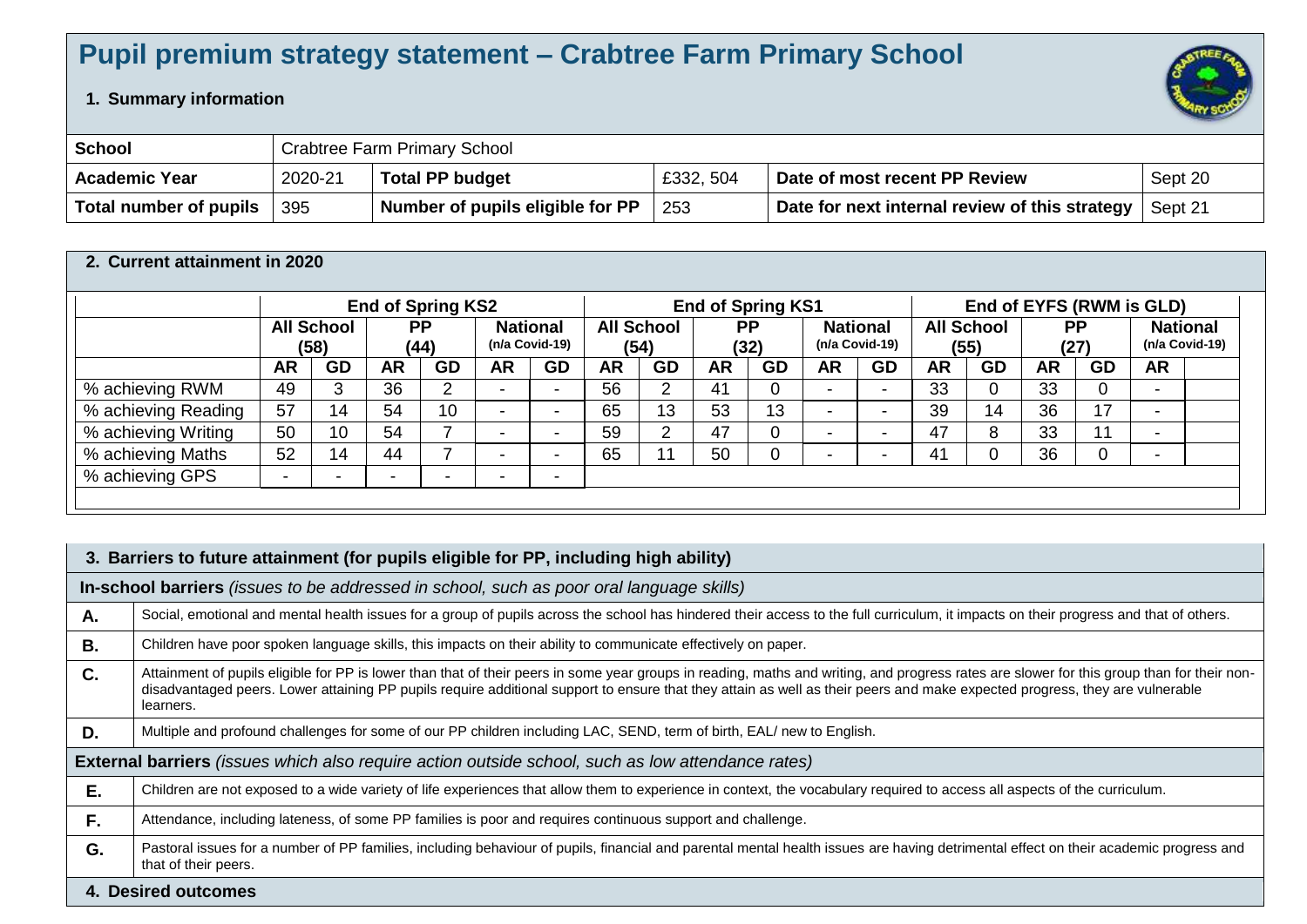|           | Desired outcomes and how they will be measured                                                                                                                                                                  | Success criteria                                                                                                                                                                              |
|-----------|-----------------------------------------------------------------------------------------------------------------------------------------------------------------------------------------------------------------|-----------------------------------------------------------------------------------------------------------------------------------------------------------------------------------------------|
| А.        | Improve the PP attainment in reading, writing and maths (emphasis on reading) so that as a group they<br>are closer to the national figure. All PP pupils in reading, writing and maths make expected progress. | An increased percentage of PP children are attaining age related levels in<br>reading, writing and maths at end of Key Stage data points.<br>All PP children make at least expected progress. |
| <b>B.</b> | Improved oracy skills lead to children's increased ability to effectively communicate verbally and in a<br>range of written representations.                                                                    | A greater percentage of PP children attaining in line with national<br>benchmarks.<br>Progress is good.                                                                                       |
| C.        | Attendance of PP cohort 2019-2020 was 94% (to spring 2020), to improve to 95.5%.<br>Attendance of specific PP families to improve to over 85%.                                                                  | Improved attendance of cohort to 95.5%.<br>Improved attendance of key families to 85%.                                                                                                        |
| D.        | All pupils are given access to a full range of enrichment and extension activities and a wider range of life<br>experiences.                                                                                    | No pupils eligible for PP are disadvantaged in relation to extension and<br>enrichment opportunities.                                                                                         |
| Е.        | Social, emotional and mental health support is available throughout the school week. This both<br>proactive and reactive to respond to the individual needs of PP children.                                     | All PP children have the opportunity to benefit from support for their<br>social, emotional and mental health issues, which hinder their access to<br>the full curriculum.                    |

| 5. Planned expenditure                                                                                                                                                                                |                                                                                                                                                                                                                                                                                                                                                   |                                                                                                                                                                                                                                                                                                                                                                                                                                                                                                                                                |                                                                                                                                                                                                                                                                                                                                                 |                   |                                         |  |  |  |  |  |
|-------------------------------------------------------------------------------------------------------------------------------------------------------------------------------------------------------|---------------------------------------------------------------------------------------------------------------------------------------------------------------------------------------------------------------------------------------------------------------------------------------------------------------------------------------------------|------------------------------------------------------------------------------------------------------------------------------------------------------------------------------------------------------------------------------------------------------------------------------------------------------------------------------------------------------------------------------------------------------------------------------------------------------------------------------------------------------------------------------------------------|-------------------------------------------------------------------------------------------------------------------------------------------------------------------------------------------------------------------------------------------------------------------------------------------------------------------------------------------------|-------------------|-----------------------------------------|--|--|--|--|--|
| Academic year                                                                                                                                                                                         | 2020-21                                                                                                                                                                                                                                                                                                                                           |                                                                                                                                                                                                                                                                                                                                                                                                                                                                                                                                                |                                                                                                                                                                                                                                                                                                                                                 |                   |                                         |  |  |  |  |  |
| The three headings below enable schools to demonstrate how they are using the pupil premium to improve classroom pedagogy, provide targeted support<br>and support whole school strategies.           |                                                                                                                                                                                                                                                                                                                                                   |                                                                                                                                                                                                                                                                                                                                                                                                                                                                                                                                                |                                                                                                                                                                                                                                                                                                                                                 |                   |                                         |  |  |  |  |  |
| i. Quality of teaching for all                                                                                                                                                                        |                                                                                                                                                                                                                                                                                                                                                   |                                                                                                                                                                                                                                                                                                                                                                                                                                                                                                                                                |                                                                                                                                                                                                                                                                                                                                                 |                   |                                         |  |  |  |  |  |
| <b>Desired outcome</b>                                                                                                                                                                                | Chosen action /<br>approach                                                                                                                                                                                                                                                                                                                       | What is the evidence and rationale<br>for this choice?                                                                                                                                                                                                                                                                                                                                                                                                                                                                                         | How will you ensure it is<br>implemented well?                                                                                                                                                                                                                                                                                                  | <b>Staff lead</b> | When will you review<br>implementation? |  |  |  |  |  |
| Improve the PP<br>attainment in reading,<br>writing and maths so that<br>as an identified group of<br>vulnerable learners they<br>attain closer to the<br>national figure - see<br>individual targets | Baseline data collected in<br>September to identify lost<br>learning, particularly for<br>disadvantaged pupils.<br>Pupil progress meetings<br>focus on PP pupils and lost<br>learning and agreed<br>actions ensure that all<br>teachers are held<br>accountable for the<br>attainment and progress of<br>their identified vulnerable<br>learners. | All teachers recognise the importance of this<br>priority group and the school's high<br>expectations of this group.<br>To lead staff meetings and share good<br>practice including relevant support<br>approaches and applying research data.<br>To hold individual meetings with parents to<br>share the individual pupil's targets and<br>successes.<br>To explain the strategy and its impact to the<br>full Governing Body.<br>To implement catch-up interventions<br>(exploring using DfE funding) to close the<br>gap in lost learning. | Monitoring and evaluation processes<br>eg work scrutiny and lesson<br>observations.<br>Pupil progress meetings.<br>Evidence of data from catch-up<br>interventions.<br>Staff Meetings on vulnerable groups<br>(autumn term), data analysis (spring<br>term) and on various topics to share<br>good practice/initiatives throughout<br>the year. | MS/SLT            | Termly                                  |  |  |  |  |  |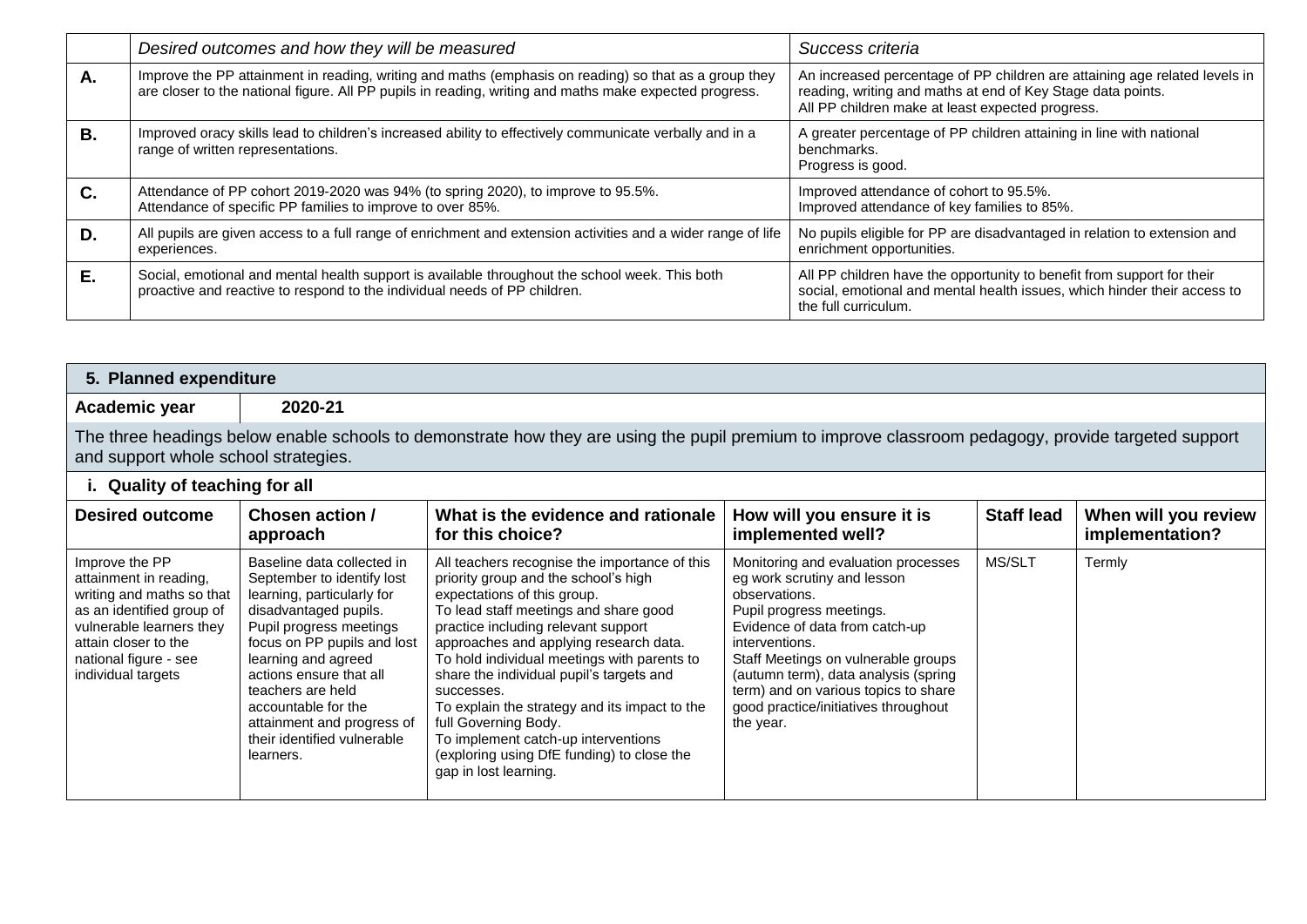| Pupils making<br>accelerated progress to<br>close the attainment gap.                                                                                                     | Over staffing model, with a<br>third teacher in year 1 (to<br>support phonics in autumn<br>1) and 6 (to support<br>interventions, reduce size<br>of targeted learning groups<br>and accelerate progress).<br>Music specialist used<br>across school to teach<br>music lesson, giving<br>teacher opportunities to<br>hear 1-1 readers, who do<br>not read at home<br>(particularly the PP<br>children). | Data analysis shows that PP children are<br>able to make greater progress and close the<br>gap with national data at the end of Key<br>Stage data points.<br>Children have a greater amount of direct<br>interaction with the teacher, due to smaller<br>targeted groups.<br>Greater consistency of teaching and school<br>policies across school, as no agency staff<br>are required. | Data outcomes and progress.<br>Pupil progress meetings.<br>Monitoring and evaluation processes<br>eg work scrutiny and lesson<br>observations.<br>Termly appraisal meeting to discuss<br>progress and attainment.                                                                                                          | MS/SLT     | Termly                                           |
|---------------------------------------------------------------------------------------------------------------------------------------------------------------------------|--------------------------------------------------------------------------------------------------------------------------------------------------------------------------------------------------------------------------------------------------------------------------------------------------------------------------------------------------------------------------------------------------------|----------------------------------------------------------------------------------------------------------------------------------------------------------------------------------------------------------------------------------------------------------------------------------------------------------------------------------------------------------------------------------------|----------------------------------------------------------------------------------------------------------------------------------------------------------------------------------------------------------------------------------------------------------------------------------------------------------------------------|------------|--------------------------------------------------|
| Catch-up interventions in<br>EYFS support pupils to<br>close the attainment gap<br>in communication and<br>language.                                                      | Over staffing model, using<br>experienced TA's to deliver<br>the Early Talk and Talk<br>Boost interventions in F1<br>and Nuffield Early<br>Language Intervention in<br>F2 (DfE funded training<br>costs, not delivery).                                                                                                                                                                                | EYFS catch-up to support lost learning from<br>Covid-19 wider school closures, particularly<br>around language and communication.                                                                                                                                                                                                                                                      | Data outcomes and progress.<br>Pupil progress meetings.<br>Monitoring and evaluation processes<br>eg work scrutiny and lesson<br>observations.                                                                                                                                                                             | <b>JRo</b> | Termly                                           |
| All PP children to have<br>the opportunity to be<br>taught music by a music<br>specialist and in key<br>stage 2 have the<br>opportunity to learn a<br>musical instrument. | Music specialist to teach<br>the music curriculum over<br>one and half days.<br>Music specialist to teach<br>musical instrument lessons<br>to all PP children.<br>Offer of wider music<br>opportunities eg choir,<br>guitars, graded<br>examinations, area band<br>music camp.                                                                                                                         | Greater consistency and progression of<br>music teaching across the school.<br>Wider opportunities and aspirations to play a<br>music instrument and perform.<br>Opportunities to sit and achieve recognised<br>graded music examinations.<br>Engagement with children from other primary<br>schools who have the same musical<br>interests.                                           | Children's engagement and<br>enjoyment of all aspects of music.<br>Increased confidence in children's<br>ability to perform.<br>Entry into external music events and<br>competitions.<br>Number of children entered into<br>examinations.<br>Participation in wider music<br>opportunities.<br>Monitoring music provision. | CH/GC/LB   | Throughout the year<br>through music monitoring. |
|                                                                                                                                                                           | <b>Total budgeted cost</b>                                                                                                                                                                                                                                                                                                                                                                             | £95,049                                                                                                                                                                                                                                                                                                                                                                                |                                                                                                                                                                                                                                                                                                                            |            |                                                  |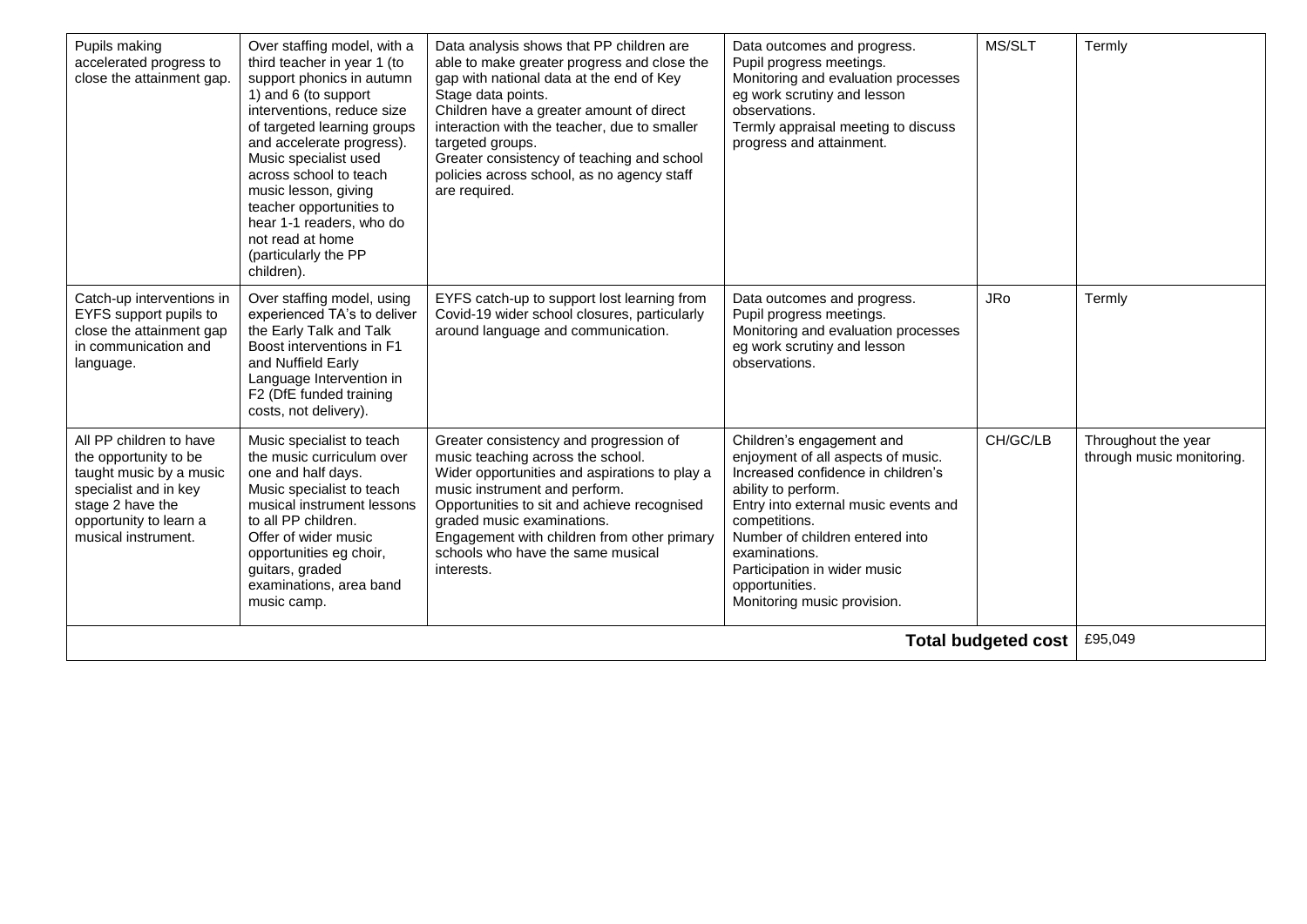| ii. Targeted support                                                                                                                                                                                                     |                                                                                                                                                                                                                           |                                                                                                                                                                                                                                                                       |                                                                                                                                                                                                                                                                         |                       |                                             |  |  |  |  |
|--------------------------------------------------------------------------------------------------------------------------------------------------------------------------------------------------------------------------|---------------------------------------------------------------------------------------------------------------------------------------------------------------------------------------------------------------------------|-----------------------------------------------------------------------------------------------------------------------------------------------------------------------------------------------------------------------------------------------------------------------|-------------------------------------------------------------------------------------------------------------------------------------------------------------------------------------------------------------------------------------------------------------------------|-----------------------|---------------------------------------------|--|--|--|--|
| <b>Desired outcome</b>                                                                                                                                                                                                   | <b>Chosen</b><br>action/approach                                                                                                                                                                                          | What is the evidence and rationale<br>for this choice?                                                                                                                                                                                                                | How will you ensure it is<br>implemented well?                                                                                                                                                                                                                          | <b>Staff lead</b>     | When will you review<br>implementation?     |  |  |  |  |
| Vulnerable children with<br>social, emotional and<br>mental health needs<br>have support to enable<br>them to access the<br>curriculum.                                                                                  | Nurture provision led by an<br>experienced teaching<br>assistant (full time) for<br>individual and group<br>sessions.<br>TA interventions for<br>identified children.<br>1:1 support for specific<br>identified children. | Nurture teams support children to engage in<br>lessons and access learning at an<br>appropriate level of challenge.<br>Nurture team complete individual/group<br>sessions to respond to the needs of the<br>individuals in order for them to then access<br>learning. | Monitoring and regular updates.<br>Achievements of the identified<br>individual children.<br>Reduced number of behaviour<br>incidents/exclusions.                                                                                                                       | SA/SB                 | Weekly ongoing.<br>Half termly overview.    |  |  |  |  |
| Lunchtime sports<br>provision to facilitate<br>social interaction<br>activities and reduce<br>anti-social behaviour<br>incidents of identified PP<br>group, in order for the<br>children to access<br>afternoon lessons. | Sports coach to work with<br>identified children during<br>lunchtime, 4 days a week.                                                                                                                                      | To reduce the anti-social behaviour, support<br>lunchtime play workers and ensure children<br>are ready to learn in the afternoon.                                                                                                                                    | Reviewing number of children<br>needing thinking time (in year group<br>bubbles) during lunchtime as a<br>sanction.<br>Data collection<br>SIMS incidents reviewed                                                                                                       | KM/MC                 | Half termly                                 |  |  |  |  |
| Vulnerable children with<br>speech, language and<br>communication<br>difficulties, supported<br>through speech and<br>language therapy and<br>communication<br>interventions.                                            | Small group sessions<br>focusing on speaking and<br>listening and<br>communication through a<br>variety of approaches<br>across the curriculum.<br>1:1 bespoke speech and<br>language interventions.                      | This has proved to be successful for<br>identified individuals in previous years.<br>Progress has been evident.<br>Bespoke learning guided by individual plans.                                                                                                       | Quality assurance by a Senior<br>Leader.<br>Observing practice and giving<br>feedback, checking on the progress.<br>Assessment data<br>Individual PP intervention records on<br><b>SIMS</b><br>Whole class provision maps.<br>Liaising with outside agencies<br>(SALT). | <b>SA</b>             | Reviewed on a half termly<br>cycle.         |  |  |  |  |
| In class support for<br>catch-up provision for<br>Year 1-6 PP in maths<br>and English                                                                                                                                    | In class support from<br>experienced TA's in all<br>year groups 1-6 for maths<br>and English.<br>Experience TA's deliver<br>pre/post teach catch-up<br>interventions.                                                     | Y1-6 catch-up to support lost learning from<br>Covid-19 wider school closures.                                                                                                                                                                                        | .Data outcomes and progress.<br>Pupil progress meetings.<br>Monitoring and evaluation processes<br>eg work scrutiny and lesson<br>observations.                                                                                                                         | MS/SLT                | Termly                                      |  |  |  |  |
| Catch-up provision for<br>Year 6 PP in maths and<br>English                                                                                                                                                              | Group sessions twice<br>weekly after school from<br>January to May.<br>Refreshments offered at<br>the beginning of catch-up<br>session.                                                                                   | Y6 catch-up to support lost learning from<br>Covid-19 wider school closures.                                                                                                                                                                                          | Deploy experienced Year 6<br>practitioners to lead these groups.<br>Improved progression of attendees.                                                                                                                                                                  | LB and Year<br>6 team | January 2020, May 2021,<br><b>July 2021</b> |  |  |  |  |
|                                                                                                                                                                                                                          | £128,601                                                                                                                                                                                                                  |                                                                                                                                                                                                                                                                       |                                                                                                                                                                                                                                                                         |                       |                                             |  |  |  |  |